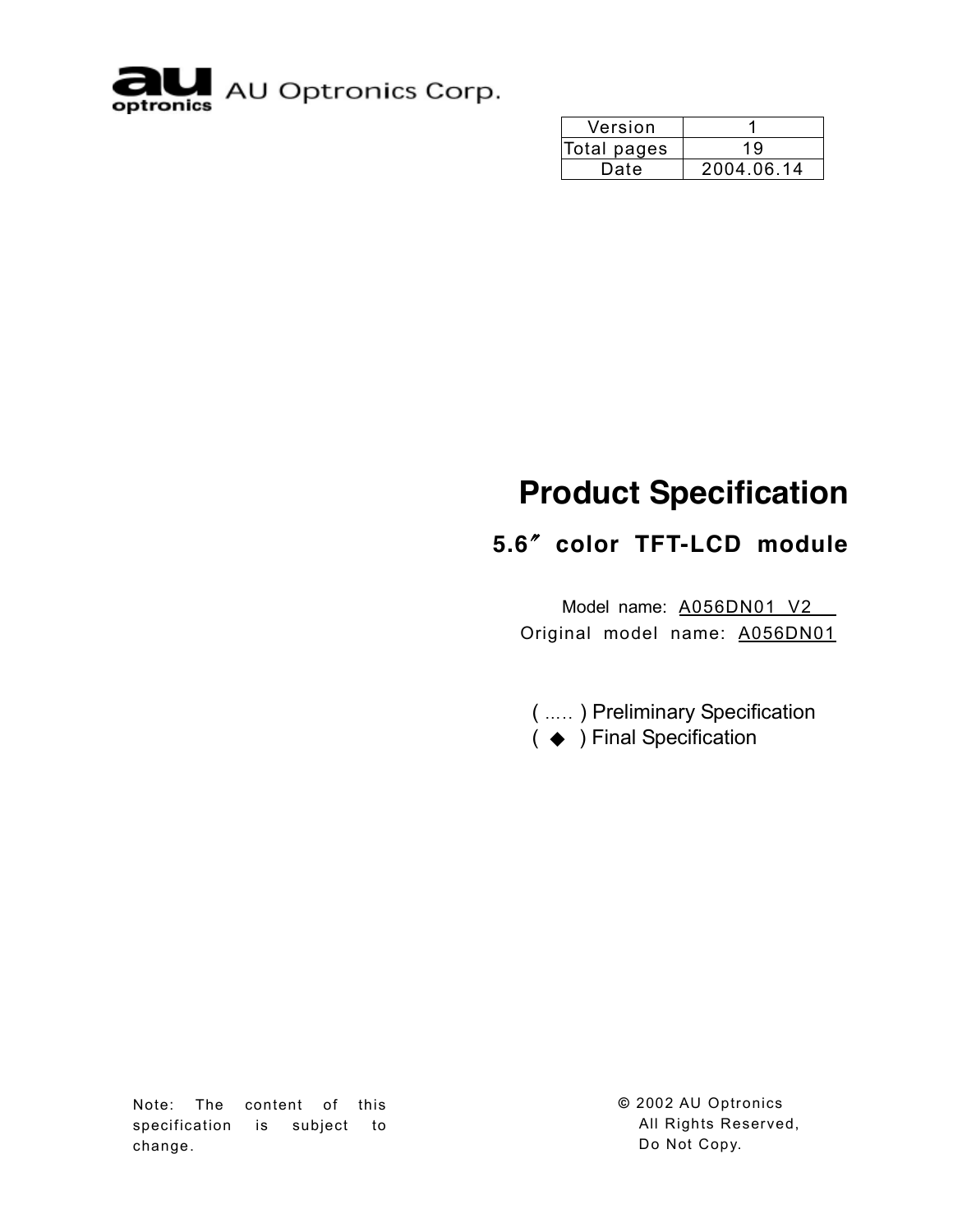# Record of Revision

| Version        | Revise Date   | Page                     | Content                            |
|----------------|---------------|--------------------------|------------------------------------|
| $\mathbf 1$    | 14 /Jun./2004 | $\overline{\phantom{a}}$ | First draft                        |
| $\overline{2}$ | 2004/11/15    | $\overline{7}$           | Revised backlight driving conditon |
|                |               |                          |                                    |
|                |               |                          |                                    |
|                |               |                          |                                    |
|                |               |                          |                                    |
|                |               |                          |                                    |
|                |               |                          |                                    |
|                |               |                          |                                    |
|                |               |                          |                                    |
|                |               |                          |                                    |
|                |               |                          |                                    |
|                |               |                          |                                    |
|                |               |                          |                                    |
|                |               |                          |                                    |
|                |               |                          |                                    |
|                |               |                          |                                    |
|                |               |                          |                                    |
|                |               |                          |                                    |
|                |               |                          |                                    |
|                |               |                          |                                    |
|                |               |                          |                                    |
|                |               |                          |                                    |
|                |               |                          |                                    |
|                |               |                          |                                    |
|                |               |                          |                                    |
|                |               |                          |                                    |
|                |               |                          |                                    |
|                |               |                          |                                    |
|                |               |                          |                                    |
|                |               |                          |                                    |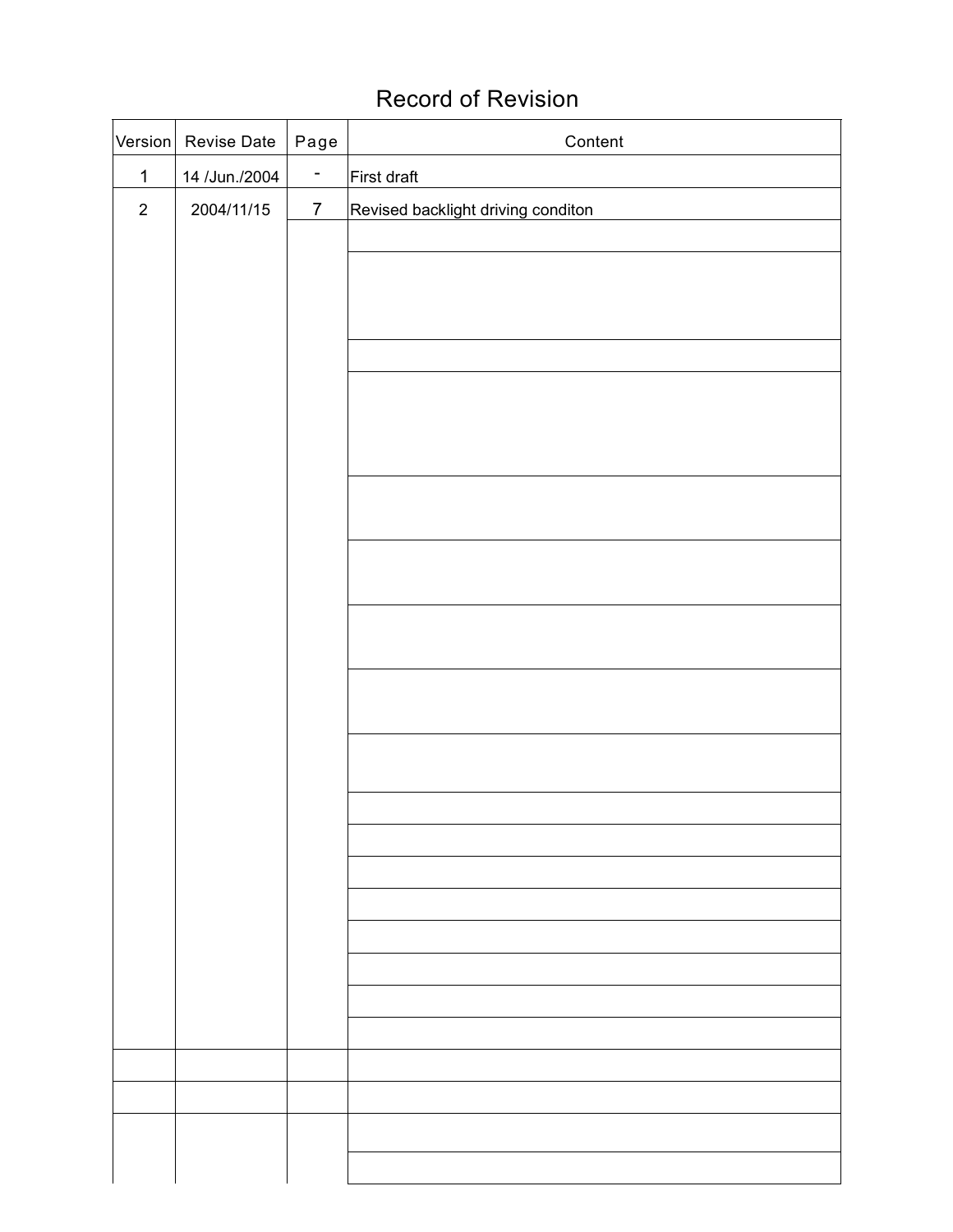| <b>Contents:</b> |
|------------------|
|------------------|

|  | P <sub>3</sub> |
|--|----------------|
|  | P <sub>4</sub> |
|  | P <sub>4</sub> |
|  | P <sub>4</sub> |
|  | P <sub>5</sub> |
|  | <b>P5</b>      |
|  | P <sub>6</sub> |
|  |                |
|  |                |
|  | P <sub>6</sub> |
|  |                |
|  | P7             |
|  |                |
|  | P <sub>8</sub> |
|  |                |
|  |                |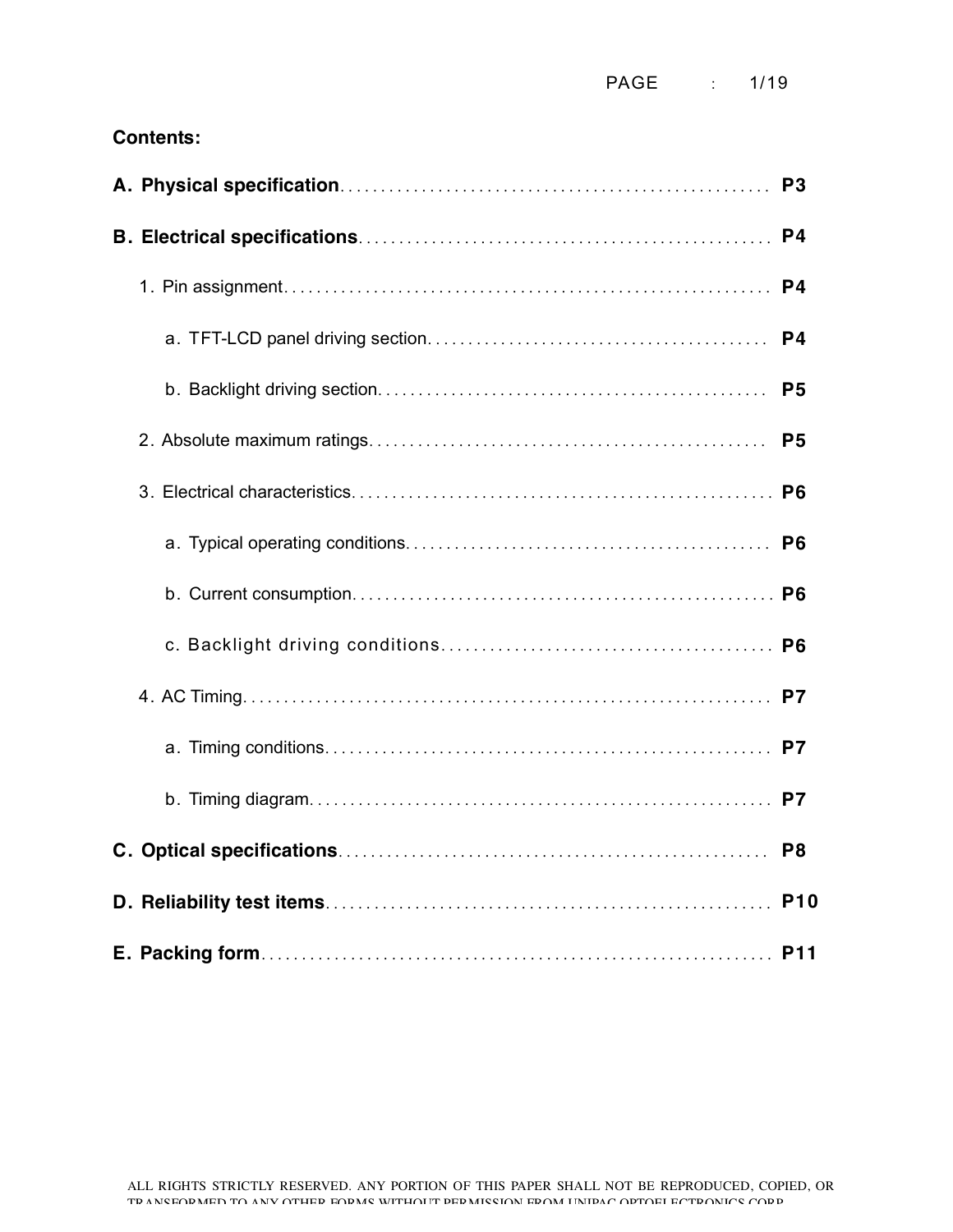| Appendix: |  |
|-----------|--|
|           |  |
|           |  |
|           |  |
|           |  |
|           |  |
|           |  |
|           |  |
|           |  |
|           |  |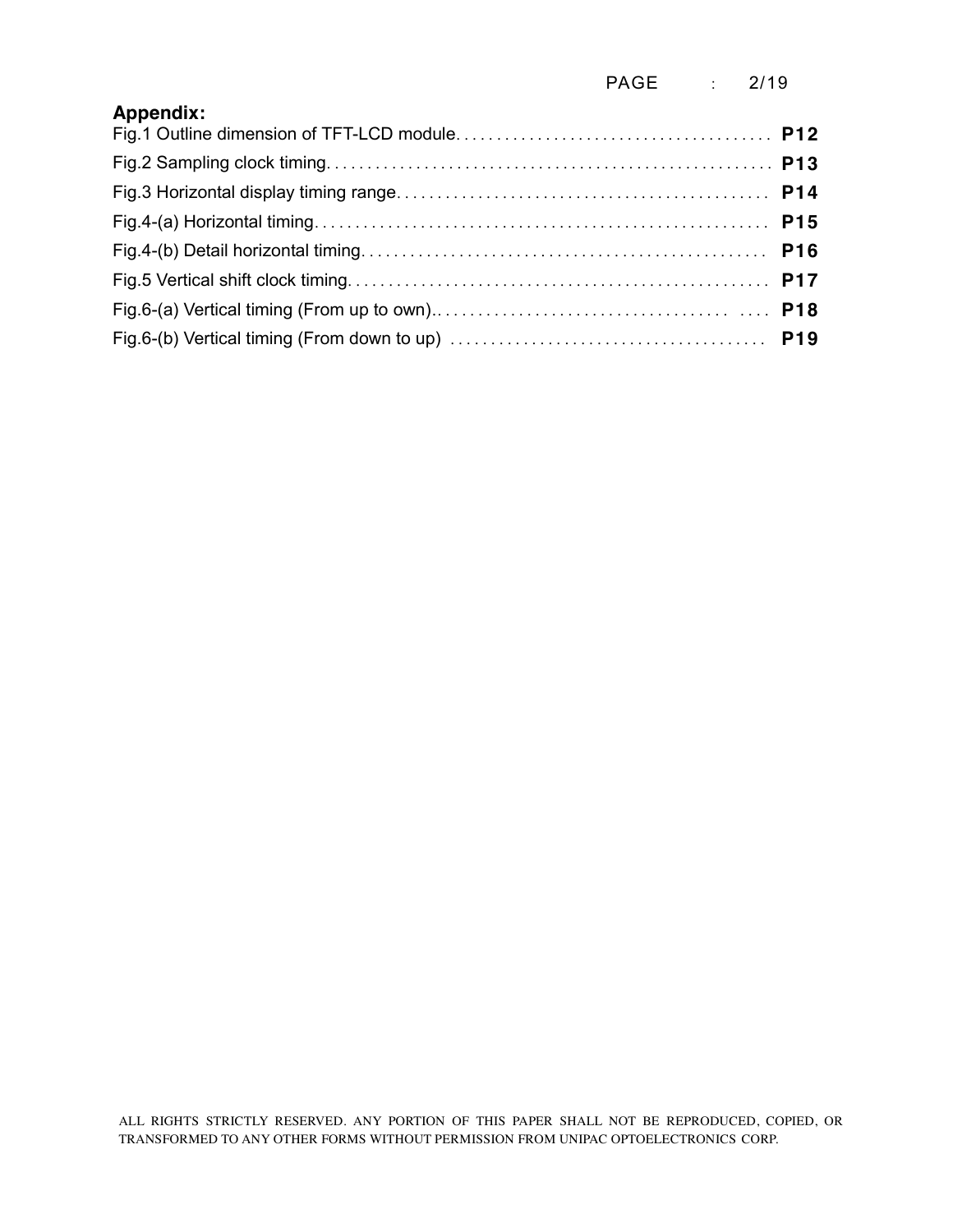### **A. Physical specifications**

| NO. | <b>Item</b>             | <b>Specification</b>      | <b>Remark</b> |
|-----|-------------------------|---------------------------|---------------|
|     | Display resolution(dot) | $960(W)\times 234(H)$     |               |
| 2   | Active area(mm)         | $113.3(W)\times 84.7(H)$  |               |
| 3   | Screen size(inch)       | 5.6(Diagonal)             |               |
| 4   | Dot pitch(mm)           | $0.118(W)\times 0.362(H)$ |               |
| 5   | Color configuration     | $R. G. B.$ stripe         |               |
| 6   | Overall dimension(mm)   | 126.5(W)×100(H)×6.8(D)    | Note 1        |
|     | Weight(g)               | 145±10                    |               |

Note 1: Refer to Fig. 1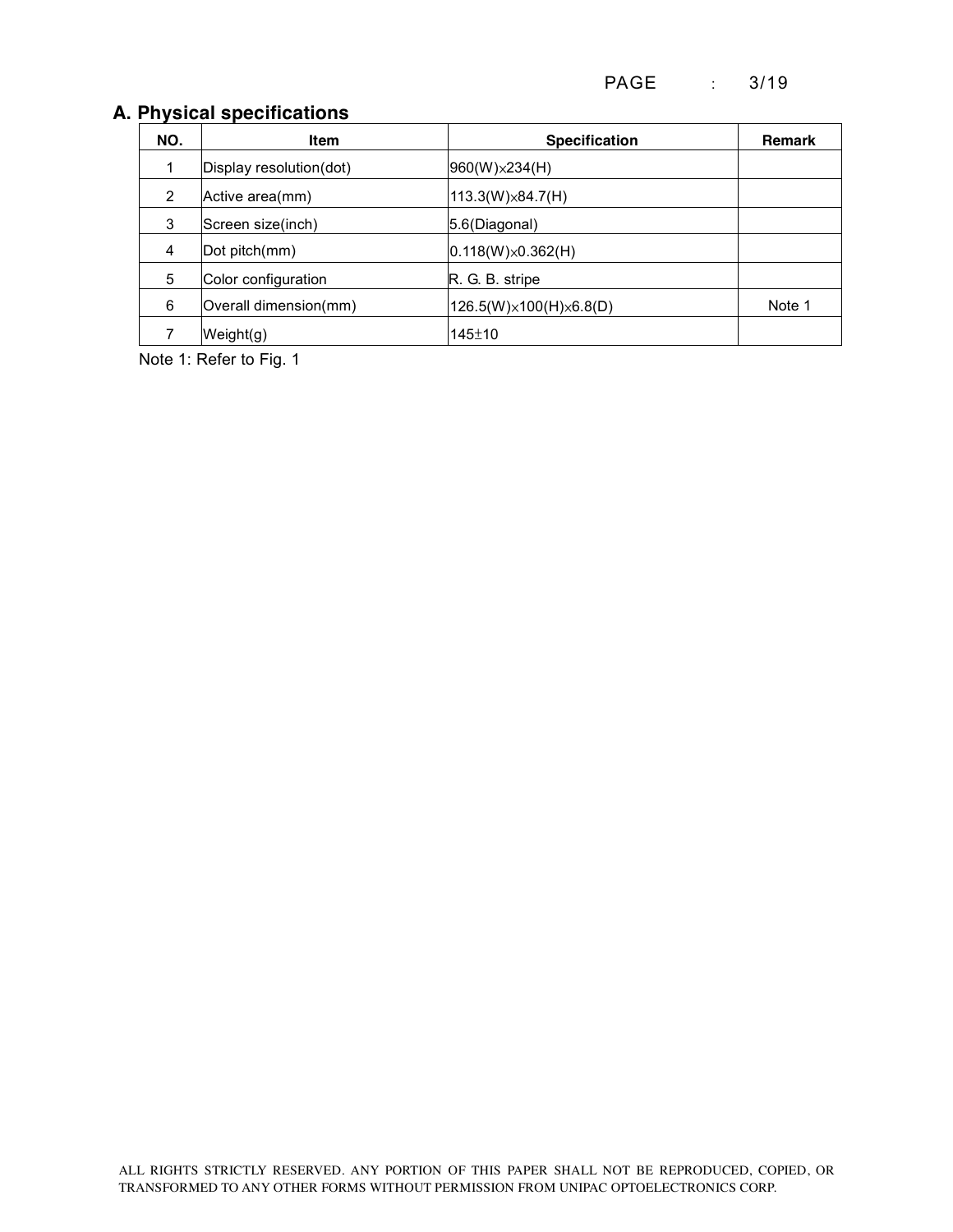### **B. Electrical specifications**

### 1.Pin assignment

a. TFT-LCD panel driving section

| Pin no | Symbol           | V <sub>O</sub>           | <b>Description</b>                                      | Remark          |
|--------|------------------|--------------------------|---------------------------------------------------------|-----------------|
| 1      | <b>GND</b>       | $\overline{\phantom{0}}$ | Ground for logic circuit                                |                 |
| 2      | $V_{\rm CC}$     | T                        | Supply voltage of logic control circuit for scan driver |                 |
| 3      | $V_{GL}$         | T                        | Negative power for scan driver                          |                 |
| 4      | $V_{GH}$         | L                        | Positive power for scan driver                          |                 |
| 5      | <b>STVR</b>      | I/O                      | Vertical start pulse                                    | Note 1          |
| 6      | <b>STVL</b>      | I/O                      | Vertical start pulse                                    | Note 1          |
| 7      | <b>CKV</b>       | I                        | Shift clock input for scan driver                       |                 |
| 8      | U/D              | I                        | Up/Down scan control input                              | Note $1,2$      |
| 9      | <b>OEV</b>       | L                        | Output enable input for scan driver                     |                 |
| 10     | <b>VCOM</b>      | ı                        | Common electrode driving signal                         |                 |
| 11     | <b>VCOM</b>      | I                        | Common electrode driving signal                         |                 |
| 12     | L/R              | I                        | Left/Right scan control input                           | <b>Note 1,2</b> |
| 13     | Q1H              | I                        | Analog signal rotate input                              |                 |
| 14     | OEH              | I                        | Output enable input for data driver                     |                 |
| 15     | <b>STHL</b>      | I/O                      | Start pulse for horizontal scan line                    | Note 1          |
| 16     | <b>STHR</b>      | I/O                      | Start pulse for horizontal scan line                    | Note 1          |
| 17     | CPH <sub>3</sub> | I                        | Sampling and shifting clock pulse for data driver       |                 |
| 18     | CPH <sub>2</sub> | I                        | Sampling and shifting clock pulse for data driver       |                 |
| 19     | CPH <sub>1</sub> | I                        | Sampling and shifting clock pulse for data driver       |                 |
| 20     | $V_{\rm CC}$     | T                        | Supply voltage of logic control circuit for data driver |                 |
| 21     | <b>GND</b>       | $\overline{\phantom{0}}$ | Ground for logic circuit                                |                 |
| 22     | <b>VR</b>        | I                        | Alternated video signal input(Red)                      |                 |
| 23     | VG               | I                        | Alternated video signal input(Green)                    |                 |
| 24     | <b>VB</b>        | I                        | Alternated video signal input(Blue)                     |                 |
| 25     | AV <sub>DD</sub> | T                        | Supply voltage for analog circuit                       |                 |
| 26     | $AV_{SS}$        | $\overline{\phantom{0}}$ | Ground for analog circuit                               |                 |

Note 1: Selection of scanning mode (please refer to the following table)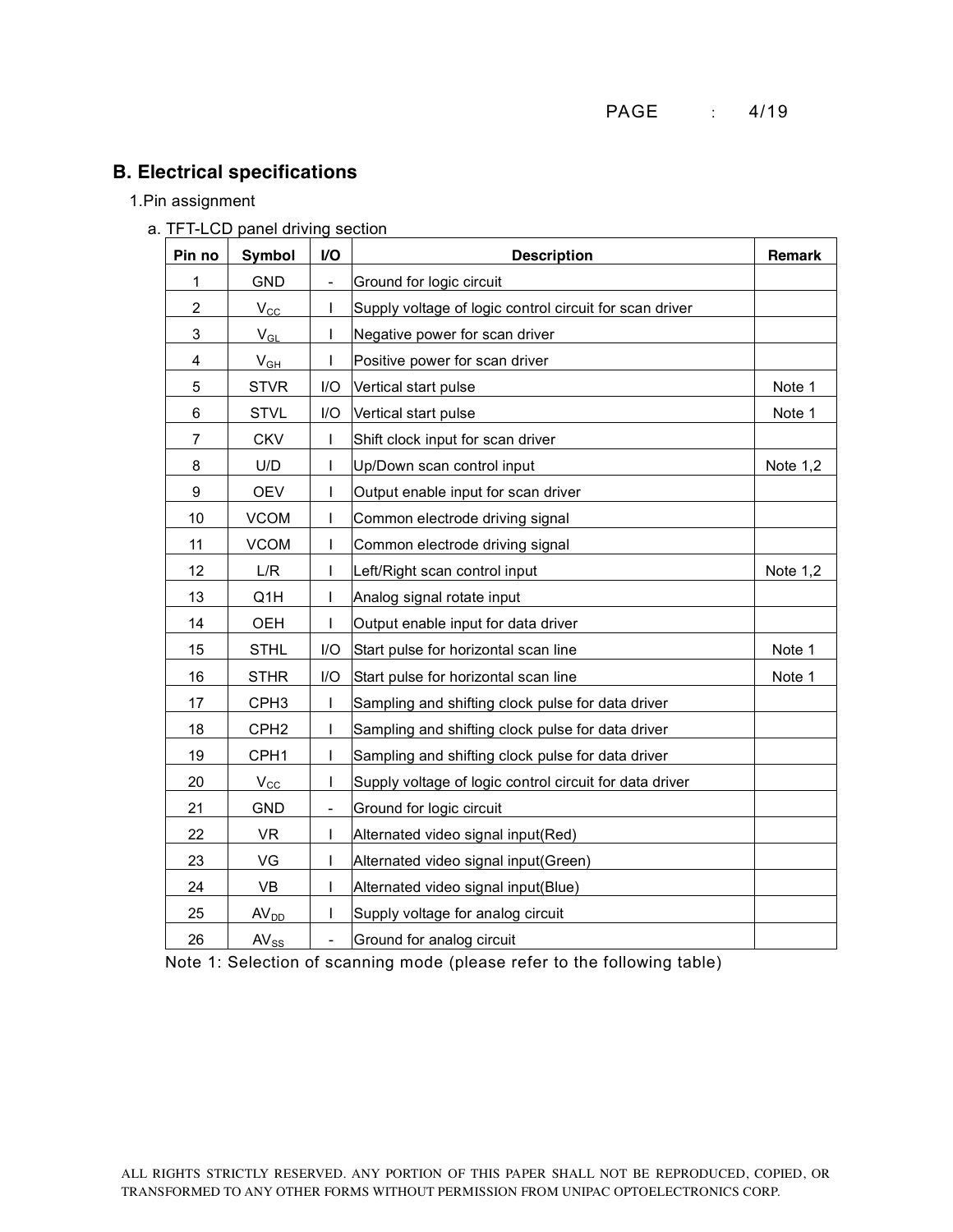| Setting of scan<br>control input |              |             |             | <b>IN/OUT state</b><br>For start pulse |             | <b>Scanning direction</b>                |  |  |
|----------------------------------|--------------|-------------|-------------|----------------------------------------|-------------|------------------------------------------|--|--|
| U/D                              | L/R          | <b>STVR</b> | <b>STVL</b> | <b>STHR</b>                            | <b>STHL</b> |                                          |  |  |
| <b>GND</b>                       | $V_{\rm CC}$ | OUT         | IN          | OUT                                    | IN          | From up to down, and from left to right. |  |  |
| $V_{\rm CC}$                     | <b>GND</b>   | IN          | <b>OUT</b>  | IN                                     | <b>OUT</b>  | From down to up, and from right to left. |  |  |
| <b>GND</b>                       | <b>GND</b>   | OUT         | ΙN          | ΙN                                     | <b>OUT</b>  | From up to down, and from right to left. |  |  |
| $V_{\rm CC}$                     | $V_{\rm CC}$ | IN          | OUT         | OUT                                    | IN          | From down to up, and from left to right. |  |  |

IN: Input; OUT: Output.

Note 2 : Definition of scanning direction.

Refer to figure as below:



b. Backlight driving section( Refer to Fig. 1)

| No. | Symbol | I/C                      | <b>Description</b>                             | Remark |
|-----|--------|--------------------------|------------------------------------------------|--------|
|     | HI     |                          | Power supply for backlight unit (High voltage) |        |
|     | GND    | $\overline{\phantom{0}}$ | Ground for backlight unit                      |        |

### 2. Absolute maximum ratings

| <b>Item</b>              | Symbol                     | Condition     | Min.                     | Max.                 | Unit     | <b>Remark</b>       |
|--------------------------|----------------------------|---------------|--------------------------|----------------------|----------|---------------------|
|                          | $V_{\rm CC}$               | $GND=0$       | $-0.3$                   | 7                    | V        |                     |
|                          | AV <sub>DD</sub>           | $AV_{SS} = 0$ | $-0.3$                   | 7                    | $\vee$   |                     |
| Power voltage            | $V_{GH}$                   |               | $-0.3$                   | 18                   | V        |                     |
|                          | $\mathsf{V}_{\mathsf{GL}}$ | $GND=0$       | $-15$                    | 0.3                  | $\vee$   |                     |
|                          | $V_{GH}-V_{GL}$            |               | $\overline{\phantom{a}}$ | 31                   | $\vee$   |                     |
|                          | $V_i$                      |               | $-0.3$                   | $AVDD+0.3$           | $\vee$   | Note 1              |
| Input signal<br>voltage  | V <sub>1</sub>             |               | $-0.3$                   | $V_{\text{CC}}$ +0.3 | V        | Note 2              |
|                          | <b>VCOM</b>                |               | $-2.9$                   | 5.2                  | $\vee$   |                     |
| Operating<br>temperature | Topa                       |               | 0                        | 60                   | $\rm{C}$ | Ambient temperature |
| Storage<br>temperature   | Tstg                       |               | $-25$                    | 60                   | $\rm{C}$ | Ambient temperature |

### Note 1: VR, VG, VB

Note 2: STHL, STHR, Q1H, OEH, L/R, CPH1~CPH3, STVR, STVL, OEV, CKV, U/D.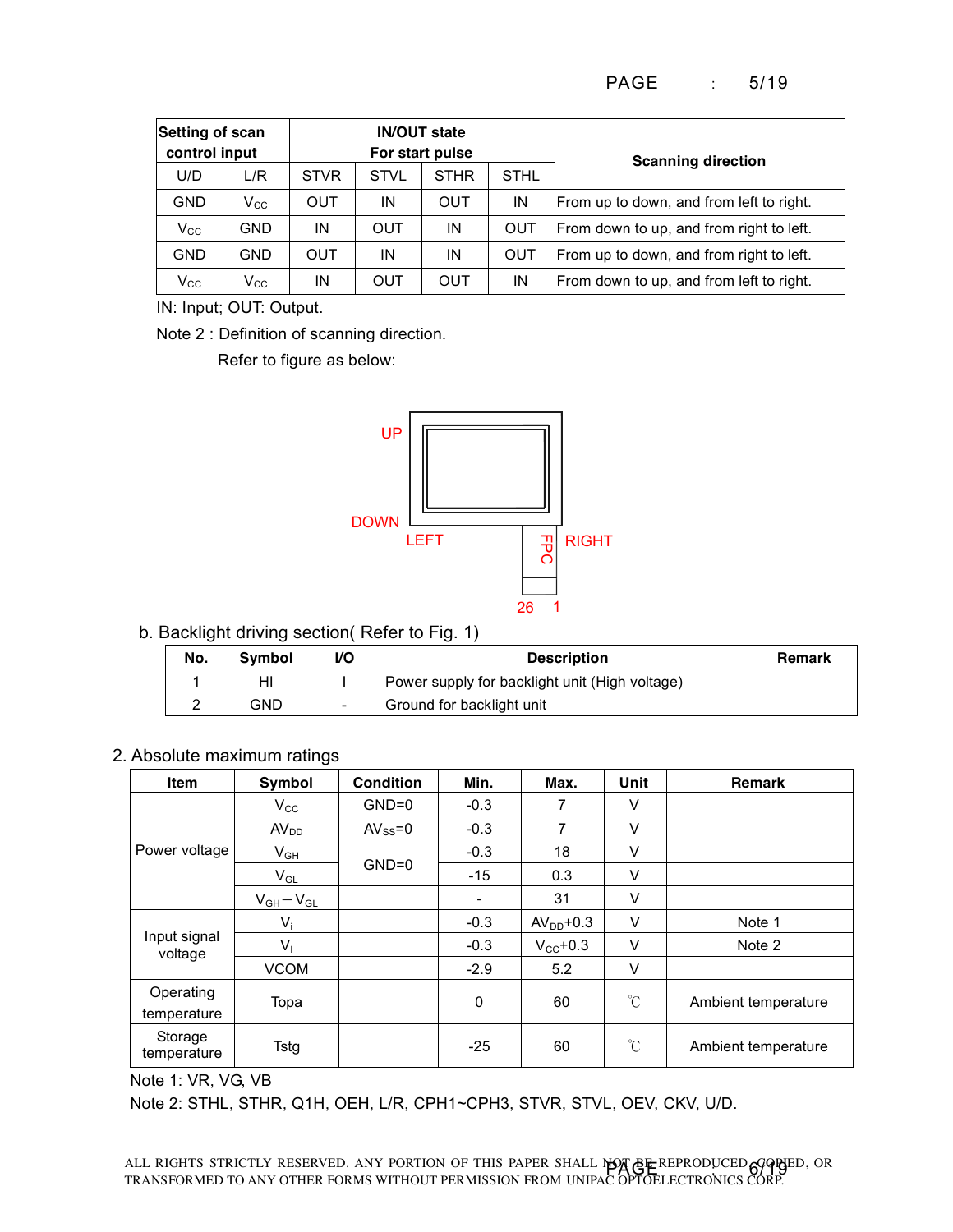### 3. Electrical characteristics

a. Typical operating conditions (GND=AVss=0V, Note 5 )

|                   | <b>Item</b>  | Symbol           | Min.        | Typ.                | Max.                     | Unit   | Remark                             |  |
|-------------------|--------------|------------------|-------------|---------------------|--------------------------|--------|------------------------------------|--|
|                   |              | $V_{\rm CC}$     | 4.8         | 5                   | 5.2                      | V      |                                    |  |
|                   |              | $AV_{DD}$        | 4.8         | 5                   | 5.2                      | V      |                                    |  |
|                   | Power supply | $V_{GH}$         | 14.3        | 15                  | 15.7                     | V      |                                    |  |
|                   |              | $V_{GLAC}$       |             | 5                   | $\overline{\phantom{a}}$ | $Vp-p$ | AC component of $V_{GL}$<br>Note 1 |  |
|                   |              | $V_{GL-H}$       | $-10.5$     | $-10$               | $-9.5$                   | V      | High level of $V_{GL}$             |  |
|                   | Video signal | $V_{iA}$         | AVss $+0.4$ | ۰                   | $AVDD-0.4$               | $\vee$ | Note 2                             |  |
|                   | Amplitude    | $V_{iAC}$        |             | 3                   |                          | V      | AC component                       |  |
| (VR, VG, VB)      |              | $V_{\text{IDC}}$ |             | AV <sub>DD</sub> /2 | $\overline{\phantom{a}}$ | $\vee$ | DC component                       |  |
| <b>VCOM</b>       |              | V <sub>CAC</sub> |             | 5                   |                          | $Vp-p$ | AC component, Note 3               |  |
|                   |              | $V_{CDC}$        | 1.3         | 1.4                 | 1.5                      | $\vee$ | DC component                       |  |
| Input             | H Level      | V <sub>IH</sub>  | $0.8V_{CC}$ | -                   | $V_{\rm CC}$             | V      |                                    |  |
| Signal<br>voltage | L Level      | $V_{IL}$         | 0           |                     | $0.2V_{CC}$              | V      | Note 4                             |  |

Note 1: The same phase and amplitude with common electrode driving signal(VCOM).

Note 2: Refer to Fig.4-(a)

Note 3: The brightness of LCD panel could be adjusted by the adjustment of the AC component of VCOM.

Note 4: STHL,STHR,Q1H,OEH,L/R,CPH1~CPH3,STVR,STVL,OEV,CKV,U/D.

Note 5: Be sure to apply GND,  $V_{CC}$  and  $V_{GL}$  to the LCD first, and then apply  $V_{GH}$ .

b. Current consumption (GND=AVss=0V)

| <b>Parameter</b> | Symbol                 | <b>Condition</b> | Min.                     | Typ.                     | Max. | Unit       | <b>Remark</b> |
|------------------|------------------------|------------------|--------------------------|--------------------------|------|------------|---------------|
| Current          | I <sub>GH</sub>        | $V_{GH} = 15V$   | $\overline{\phantom{a}}$ | 0.2                      | 0.8  | <b>m</b> A |               |
| for              | l <sub>GL</sub>        | $V_{GL} = -10V$  | $\overline{\phantom{0}}$ | $-0.5$                   | -1   | <b>MA</b>  |               |
| driver           | $_{\rm{lcc}}$          | $V_{CC} = 5V$    | $\overline{\phantom{0}}$ | 4                        | 8    | <b>MA</b>  |               |
|                  | <b>I</b> <sub>DD</sub> | $AVDD=5V$        | $\overline{\phantom{0}}$ | $12 \overline{ }$        | 20   | <b>MA</b>  |               |
|                  | <b>I</b> VCOM          | $V_{CAC} = 5V$   |                          | 10                       | 18   | <b>MA</b>  |               |
|                  | $I_{L11}$              | ٠                | $-10$                    | $\overline{\phantom{a}}$ | 10   | $\mu$ A    | Note 1        |

Note 1: Logic Input Leakage Current

### c. Backlight driving conditions

| <b>Parameter</b>         | Symbol      | Min.                     | Typ.                     | Max. | Unit       | <b>Remark</b> |
|--------------------------|-------------|--------------------------|--------------------------|------|------------|---------------|
| Lamp voltage             | $V_L$       | $\overline{\phantom{a}}$ | 470                      | 528  | Vrms       |               |
| Lamp current             | IL.         | -                        | 6                        | 7    | mArms      |               |
| Frequency                | $F_L$       | $\overline{\phantom{0}}$ | 60                       | 80   | <b>KHz</b> | Note 4        |
| Lamp starting<br>Voltage |             | $\overline{\phantom{0}}$ | $\overline{\phantom{a}}$ | 650  | Vrms       | Note $1,5$    |
|                          | $V_{\rm S}$ | $\overline{\phantom{0}}$ | $\overline{\phantom{a}}$ | 910  | Vrms       | Note $2,5$    |
|                          |             | $\overline{\phantom{0}}$ | $\overline{\phantom{a}}$ | 910  | Vrms       | Note $3,5$    |
| <b>Backlight Life</b>    |             | 15000                    |                          |      | Hr         | Note 6        |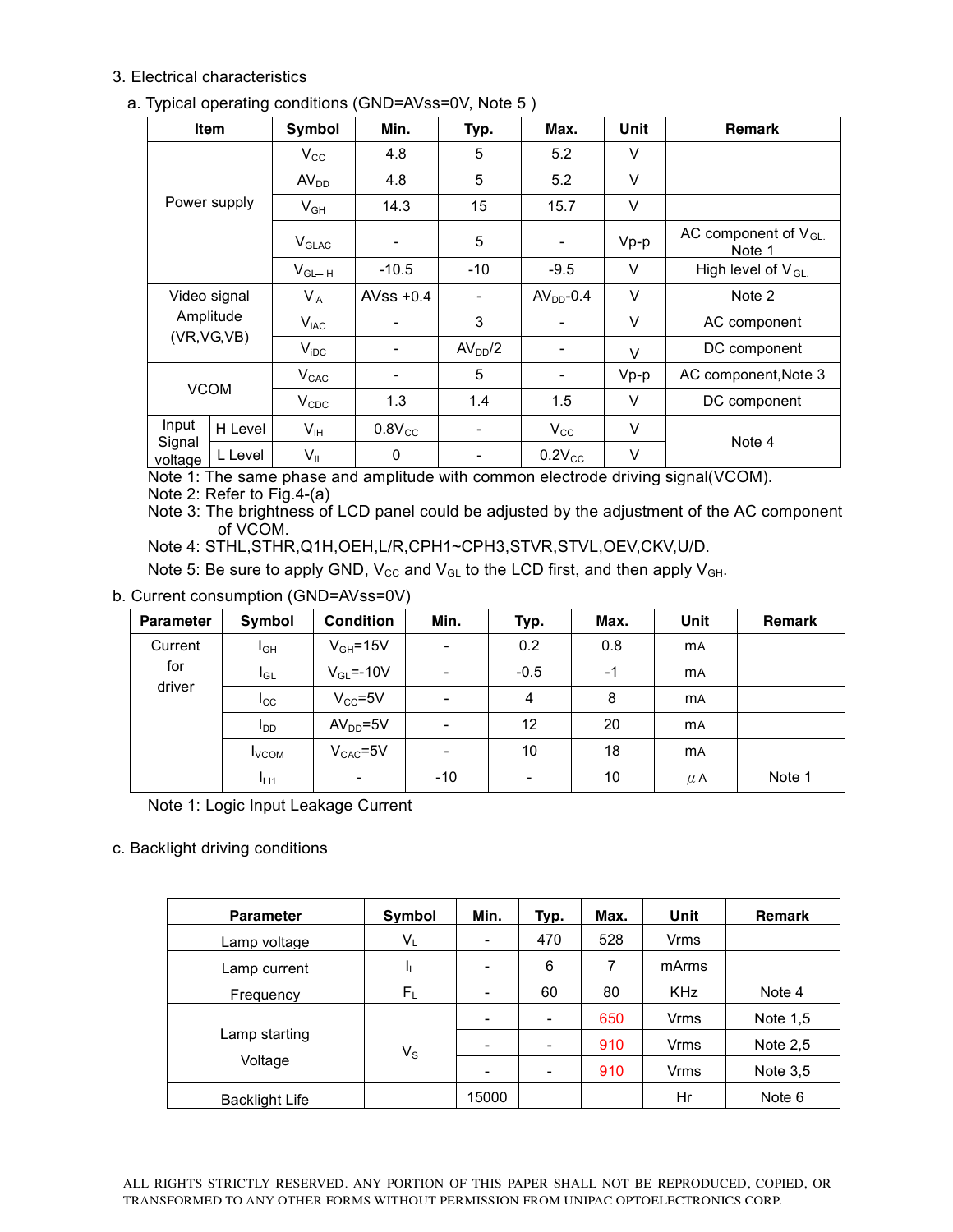- Note 1: Ta = 25℃, in normal environment
- Note 2: Ta = 0 $\degree$ C, in normal environment

Note 3: Ta = 25℃, in 14lux dark environment after leaving for 24hrs.

- Note 4: The lamp frequency should be selected as different as possible from display horizontal synchronous signal to avoid interference.
- Note 5: For starting the backlight unit, Vs value is measured from connector of product. The output voltage of DC/AC's transformer should be larger than the maximum lamp starting voltage.
- Note 6:The" Lamp life time" is defined as the module brightness decrease to 50% original brightness at Ta=25℃, I<sub>L</sub>=6mA

|  | 4. AC Timing |
|--|--------------|
|  |              |

a. Timing conditions

| Parameter                          | <b>Symbol</b>                       | Min.                     | Typ.                     | Max.                         | Unit.            | Remark     |
|------------------------------------|-------------------------------------|--------------------------|--------------------------|------------------------------|------------------|------------|
| Rising time                        | $t_{r1}$                            |                          |                          | 60                           | ns               | CPH1~CPH3  |
| Falling time                       | $t_{f1}$                            | $\frac{1}{2}$            | $\overline{a}$           | 60                           | ns               | CPH1~CPH3  |
| Rising time                        | $t_{r2}$                            | $\overline{\phantom{0}}$ | $\overline{\phantom{0}}$ | 120                          | ns               | <b>CKV</b> |
| Falling time                       | $t_{f2}$                            | $\blacksquare$           | $\blacksquare$           | 120                          | ns               | <b>CKV</b> |
| High and low level pulse width     | $t_{\text{CPH}}$                    | 150                      | 154                      | 158                          | ns               | CPH1~CPH3  |
| CPH pulse duty                     | $t_{CWH}$                           | 40                       | 50                       | 60                           | $\frac{0}{0}$    | CPH1~CPH3  |
| CPH pulse delay                    | $t_{C12}$<br>$t_{C23}$<br>$t_{C31}$ | 30                       | $t_{\text{CPH}}/3$       | $t_{CPH}$ /2                 | ns               | CPH1~CPH3  |
| STH setup time                     | $t_{\scriptscriptstyle\text{SUH}}$  | 20                       | $\overline{a}$           | ÷,                           | ns               | STHR, STHL |
| STH hold time                      | $t_{HDH}$                           | 20                       | $\overline{\phantom{0}}$ | ÷,                           | ns               | STHR, STHL |
| STH pulse width                    | $t_{\scriptscriptstyle\text{STH}}$  | $\frac{1}{2}$            | $\mathbf{1}$             |                              | $t_{\text{CPH}}$ | STHR, STHL |
| STH period                         | $t_{H}$                             | 61.5                     | 63.5                     | 65.5                         | $\mu$ S          | STHR, STHL |
| OEH pulse width                    | $t_{\text{OEH}}$                    | $\overline{\phantom{a}}$ | $\overline{7}$           | $\overline{\phantom{a}}$     | $t_{\text{CPH}}$ | <b>OEH</b> |
| Sample and hold disable time       | $t_{\text{DIS1}}$                   | $\overline{a}$           | 55                       | $\overline{\phantom{a}}$     | $t_{\text{CPH}}$ |            |
| OEV pulse width                    | $t_{\rm OEV}$                       | $\overline{\phantom{0}}$ | 27                       | $\overline{\phantom{a}}$     | $t_{\text{CPH}}$ | <b>OEV</b> |
| CKV pulse width                    | $t_{CKV}$                           | $\overline{a}$           | 41                       |                              | $t_{\text{CPH}}$ | <b>CKV</b> |
| Clean enable time                  | t <sub>DIS2</sub>                   | $\overline{a}$           | 16                       |                              | $t_{\text{CPH}}$ |            |
| Horizontal display start           | $t_{\sf SH}$                        | $\overline{a}$           | 0                        |                              | $t_{CPH}/3$      |            |
| Horizontal display<br>timing range | $t_{DH}$                            |                          | 960                      |                              | $t_{CPH}/3$      |            |
| STV setup time                     | $t_{\text{SUV}}$                    | 400                      | $\overline{a}$           |                              | ns               | STVL, STVR |
| STV hold time                      | $t_{HDV}$                           | 400                      | $\overline{\phantom{0}}$ | $\qquad \qquad \blacksquare$ | ns               | STVL, STVR |
| STV pulse width                    | $t_{\scriptstyle\text{STV}}$        | $\overline{a}$           | $\overline{a}$           | $\mathbf{1}$                 | $t_H$            | STVL, STVR |
| Horizontal lines per field         | $t_{\vee}$                          | 256                      | 262                      | 268                          | $t_{H}$          | Note 1     |
| Vertical display start             | $t_{\text{SV}}$                     |                          | 3                        |                              | $t_H$            |            |
| Vertical display timing range      | $t_{\text{DV}}$                     |                          | 234                      |                              | $t_H$            |            |
| VCOM rising time                   | $t_{rCOM}$                          |                          | $\blacksquare$           | 5                            | $\mu$ S          |            |
| VCOM falling time                  | $t_{fCOM}$                          |                          | $\overline{\phantom{0}}$ | 5                            | $\mu$ S          |            |
| VCOM delay time                    | t <sub>DCOM</sub>                   |                          | $\frac{1}{2}$            | 3                            | $\mu$ S          |            |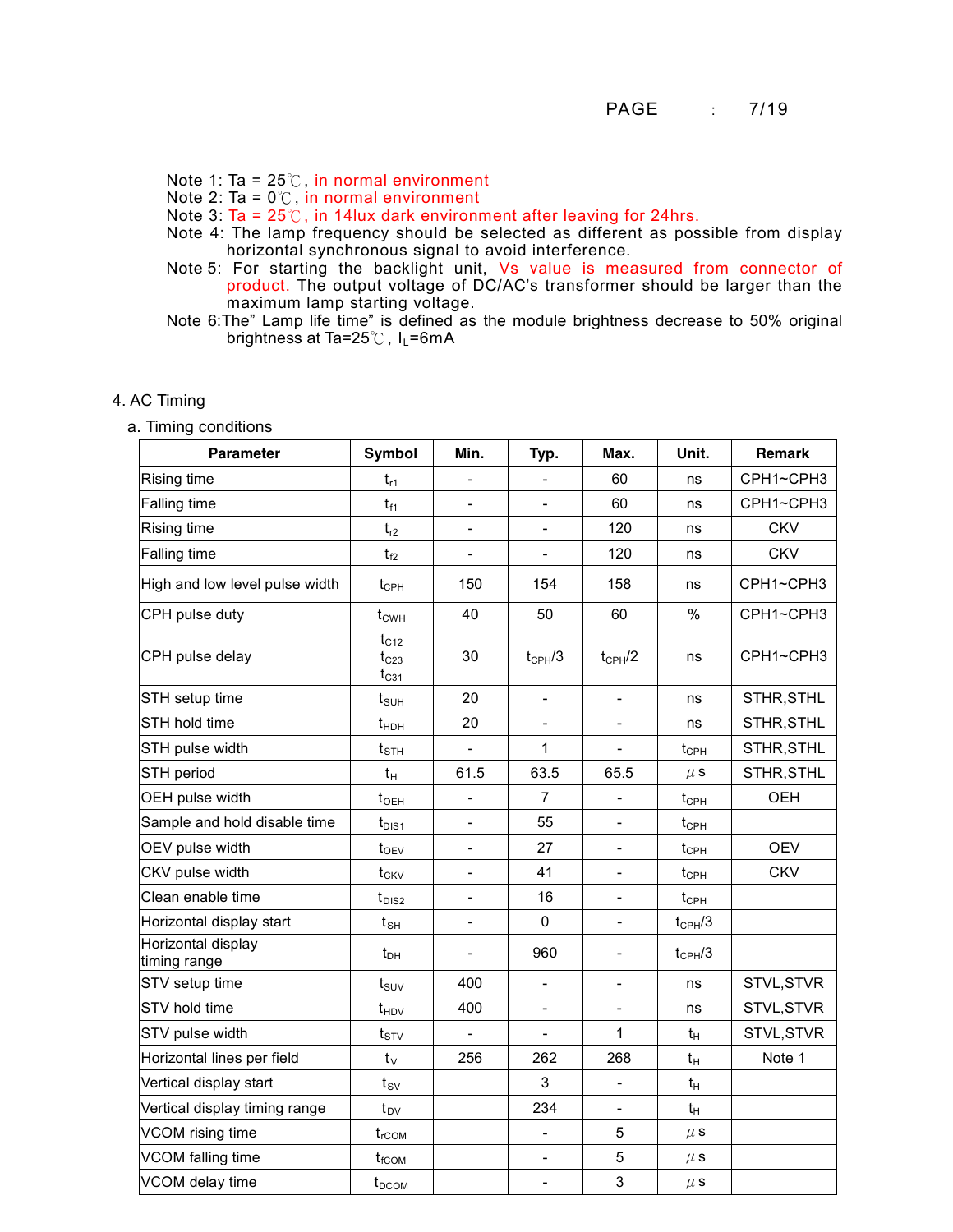| RGB delay time | ----<br>·DRGB | $\overline{\phantom{0}}$ |   | ົ   |  |
|----------------|---------------|--------------------------|---|-----|--|
| .<br>.         | .             | $\sim$ $\sim$ $\sim$     | . | . . |  |

Note 1: Please don't use odd horizontal lines to drive LCD panel for both odd and even field simultaneously.

### b. Timing diagram

Please refer to the attached drawing, from Fig.2 to Fig.6.

### PAGE : 8/19

| <b>Item</b>        |                                       | Symbol    | <b>Condition</b>              | Min.                     | Typ.        | Max.     | Unit     | <b>Remark</b> |
|--------------------|---------------------------------------|-----------|-------------------------------|--------------------------|-------------|----------|----------|---------------|
| Response time      | Rise<br>Fall                          | Tr<br>Τf  | $\theta = 0^{\circ}$          | $\overline{\phantom{a}}$ | 15<br>20    | 30<br>40 | Ms<br>Ms | Note $4,6$    |
| Contrast ratio     |                                       | <b>CR</b> | At optimized<br>viewing angle | 100                      | 250         |          |          | Note $5,6$    |
| Viewing angle      | <b>Top</b><br>Bottom<br>Left<br>Right |           | $CR \ge 10$                   | 30<br>50<br>50<br>50     | -<br>-<br>- |          | deg.     | Note $6,7$    |
| <b>Brightness</b>  |                                       |           | $\theta = 0^{\circ}$          | 450                      | 500         |          | nit      | Note 8        |
| White chromaticity |                                       | X         | $\theta = 0^{\circ}$          | 0.25                     | 0.30        | 0.35     |          | Note 8        |
|                    |                                       | Υ         | $\theta = 0^{\circ}$          | 0.30                     | 0.35        | 0.40     |          |               |

### **C. Optical specification (Note 1,Note 2, Note 3 )**

Note 1. Ambient temperature =25°C. And lamp current  $I_L$  = 6mArms.

Note 2. To be measured in the dark room.

- Note 3. To be measured on the center area of panel with a viewing cone of  $1°$ by Topcon luminance meter BM-7, after 10 minutes operation.
- Note 4. Definition of response time:
	- The output signals of photodetector are measured when the input signals are changed from "black" to "white"(falling time)and from "white" to "black"(rising time),respectively.

The response time is defined as the time interval between the 10% and 90% of amplitudes. Refer to figure as below.

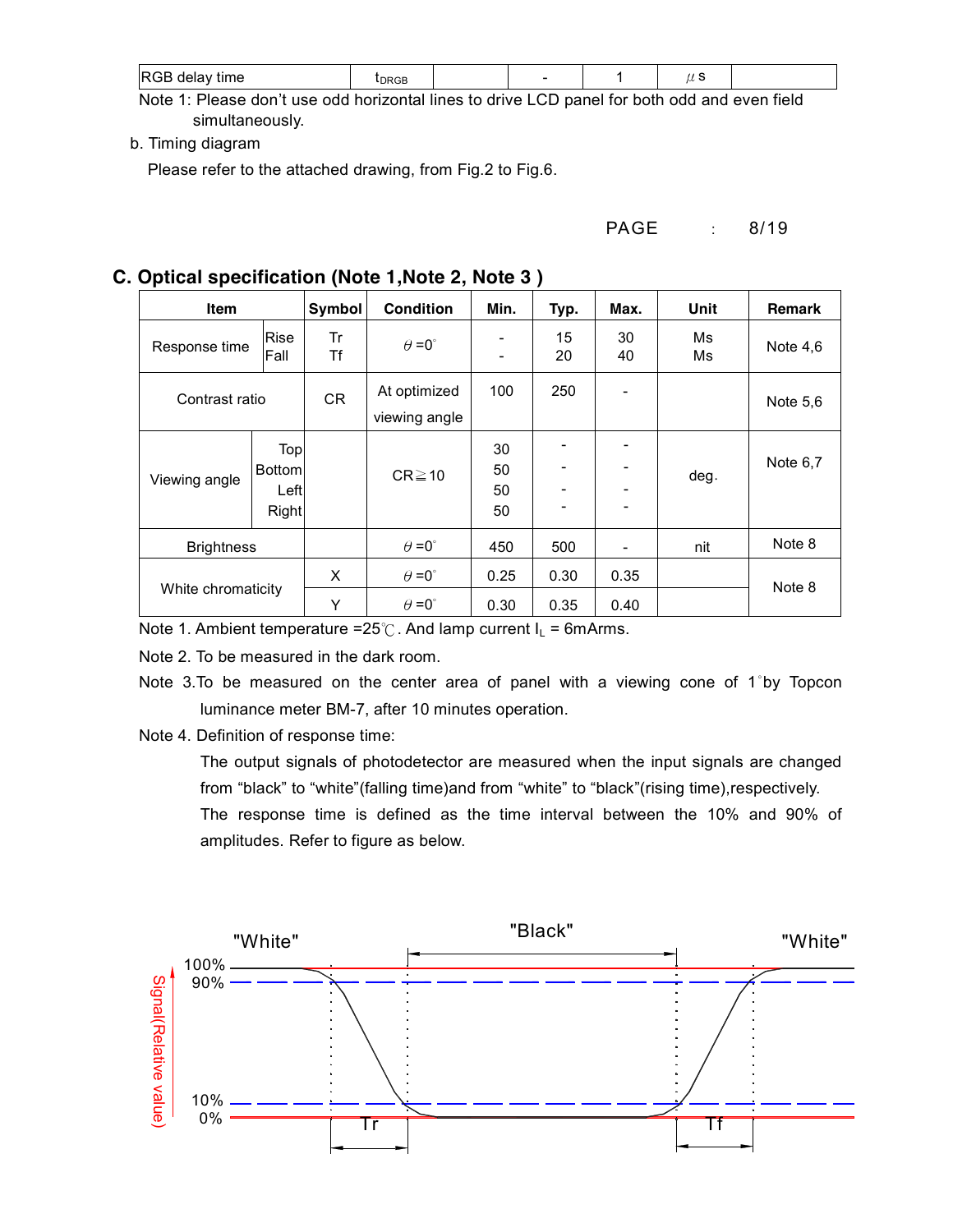TRANSFORMED TO ANY OTHER FORMS WITHOUT PERMISSION FROM UNIPA**S APTOL** LECTRONICS **GOILS** ALL RIGHTS STRICTLY RESERVED. ANY PORTION OF THIS PAER SHALL NOT BE REPRODUCED, COPIED, OR

Note 5. Definition of contrast ratio:

Contrast ratio is calculated with the following formula.

 Photodetector output when LCD is at "White" state Contrast ratio (CR)= Photodetector output when LCD is at "Black" state

Note 6. White Vi= $V_{150}$  + 1.5V

Black Vi= $V_{i50} \pm 2.0V$ 

"±" means that the analog input signal swings in phase with COM signal.

 $\overline{a}^*$  means that the analog input signal swings out of phase with COM signal.

 $V_{150}$  : The analog input voltage when transmission is 50%

The 100% transmission is defined as the transmission of LCD panel when all the input terminals of module are electrically opened.

Note 7. Definition of viewing angle:

Refer to figure as below.



Note 8. Measured at the center area of the panel when all the input terminals of LCD panel are electrically opened.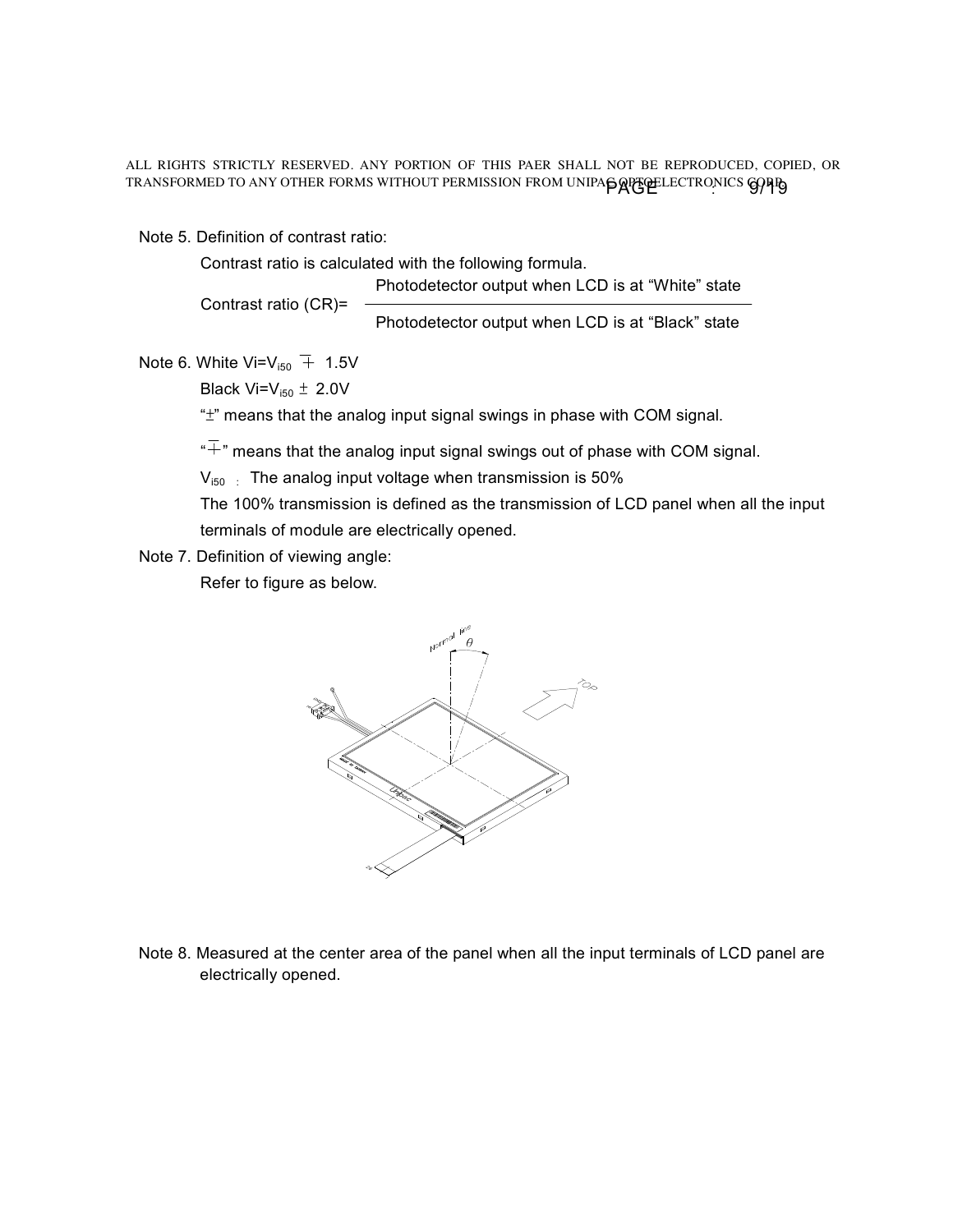ALL RIGHTS STRICTLY RESERVED. ANY PORTION OF THIS PAPER SHALL NOT BE REPRODUCED, COPIED, OR TRANSFORMED TO ANY OTHER FORMS WITHOUT PERMISSION FROM UNIPAC OPTOELECTRONICS CORP.

### PAGE : 10/19

| No.            | <b>Test items</b>                  | <b>Conditions</b>                                    | <b>Remark</b>          |               |
|----------------|------------------------------------|------------------------------------------------------|------------------------|---------------|
| 1              | High temperature storage           | Ta= $60^{\circ}$ C                                   | 240Hrs                 |               |
| $\overline{2}$ | Low temperature storage            | Ta= -25℃                                             | 240Hrs                 |               |
| 3              | High temperature operation         | Ta= 60 $\degree$ C                                   | 240Hrs                 |               |
| 4              | Low temperature operation          | Ta= $0^{\circ}$ C                                    | 240Hrs                 |               |
| 5              | High temperature and high humidity | Ta= 60℃, 95% RH                                      | 240Hrs                 | Operation     |
| 6              | <b>Heat shock</b>                  | -25℃~60℃/50 cycle 2Hrs/cycle                         |                        | Non-operation |
| $\overline{7}$ | Electrostatic discharge            | $\pm 200V, 200pF(0 \Omega)$ , once for each terminal |                        | Non-operation |
|                |                                    | Frequency range                                      | : $10 - 55$ Hz         |               |
|                | Vibration                          | Stoke                                                | : 1.5mm                | JIS C7021,    |
| 8              |                                    | Sweep                                                | : 10~55Hz~10Hz         | $A-10$        |
|                |                                    | 2 hours for each direction of X, Y, Z                | condition A            |               |
|                |                                    | (6 hours for total)                                  |                        |               |
|                |                                    | 100G, 6ms, $\pm X, \pm Y, \pm Z$                     |                        |               |
| 9              | Mechanical shock                   | 3 times for each direction                           | <b>JIS C7021,</b>      |               |
|                |                                    |                                                      | $A - 7$<br>condition C |               |
|                |                                    | Random vibration:                                    |                        |               |
| 10             | Vibration (with carton)            | $0.015G^2$ /Hz from 5~200Hz                          | IEC 68-34              |               |
|                |                                    | -6dB/Octave from 200~500Hz                           |                        |               |
| 11             | Drop (with carton)                 | Height: (60)cm                                       | <b>JIS Z0202</b>       |               |
|                |                                    | 1 corner, 3 edges, 6 surfaces                        |                        |               |

### **D. Reliability test items:**

Note: Ta: Ambient temperature.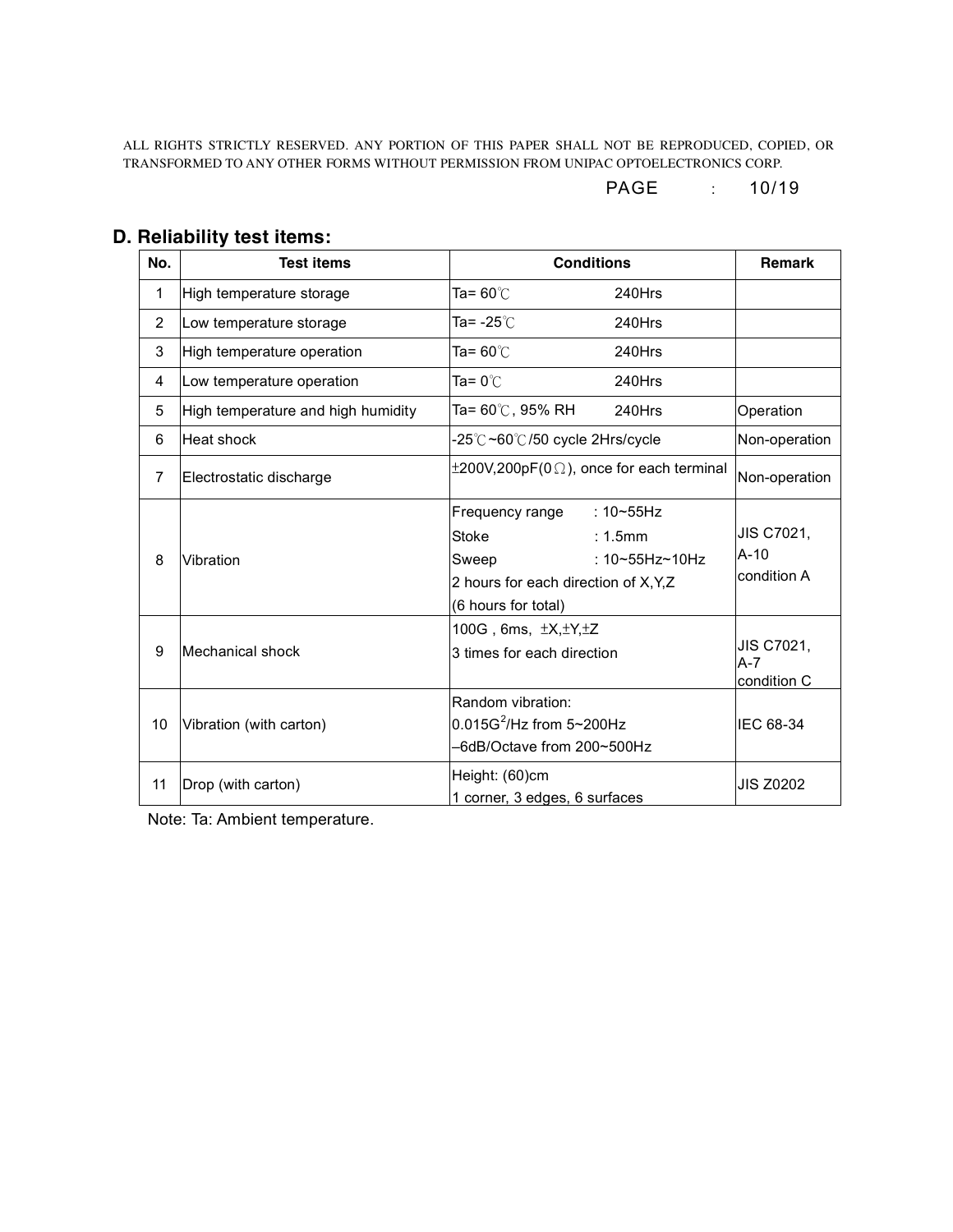PAGE : 11/19 TRANSFORMED TO ANY OTHER FORMS WITHOUT PERMISSION FROM UNIPAC OPTOELECTRONICS CORP.ALL RIGHTS STRICTLY RESERVED. ANY PORTION OF THIS PAPER SHALL NOT BE REPRODUCED, COPIED, OR

### **E. Packing form**

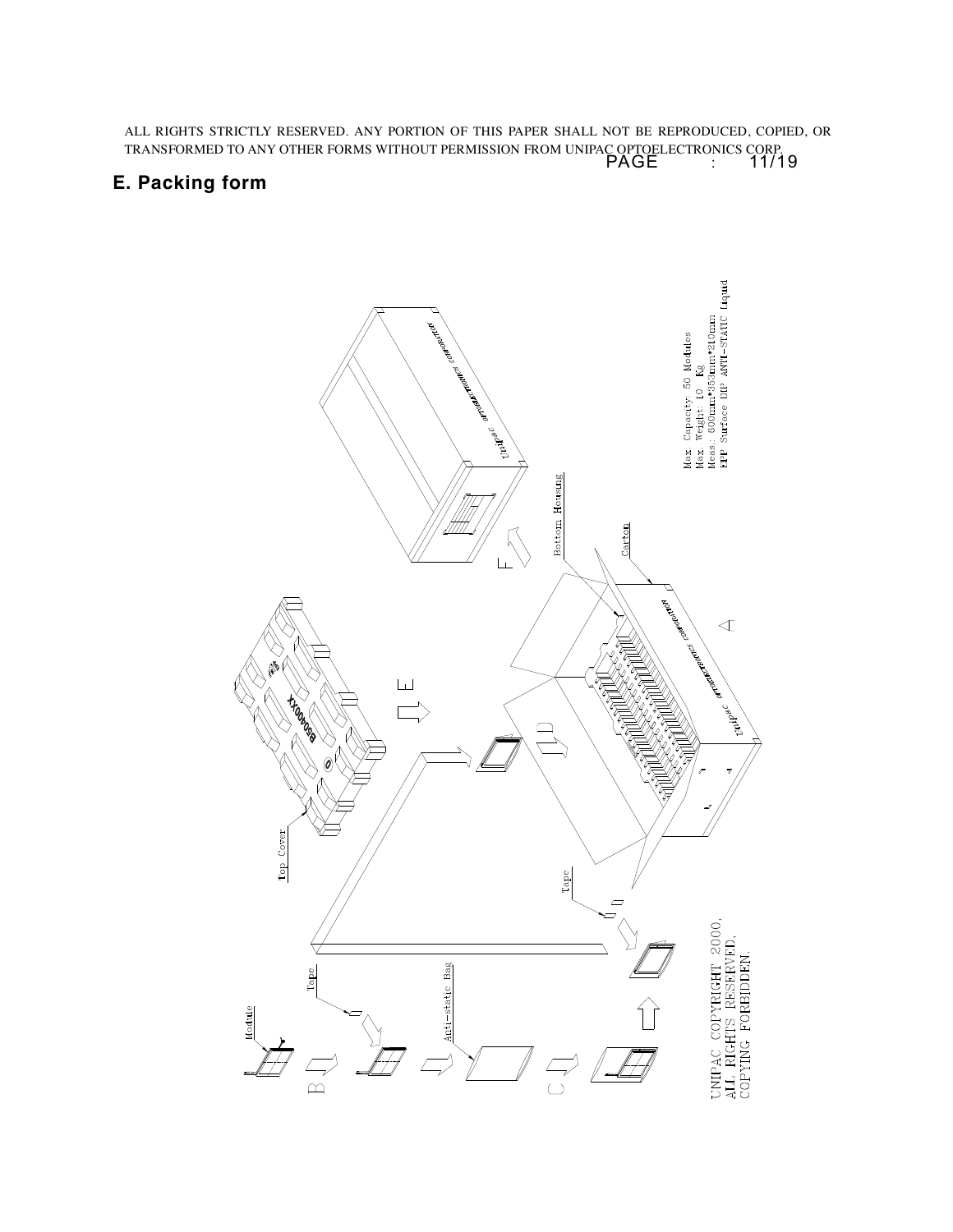

# Fig. 1 Outline dimensio of TFT-LCD module Fig. 1 Outline dimensio of TFT-LCD module

P A GE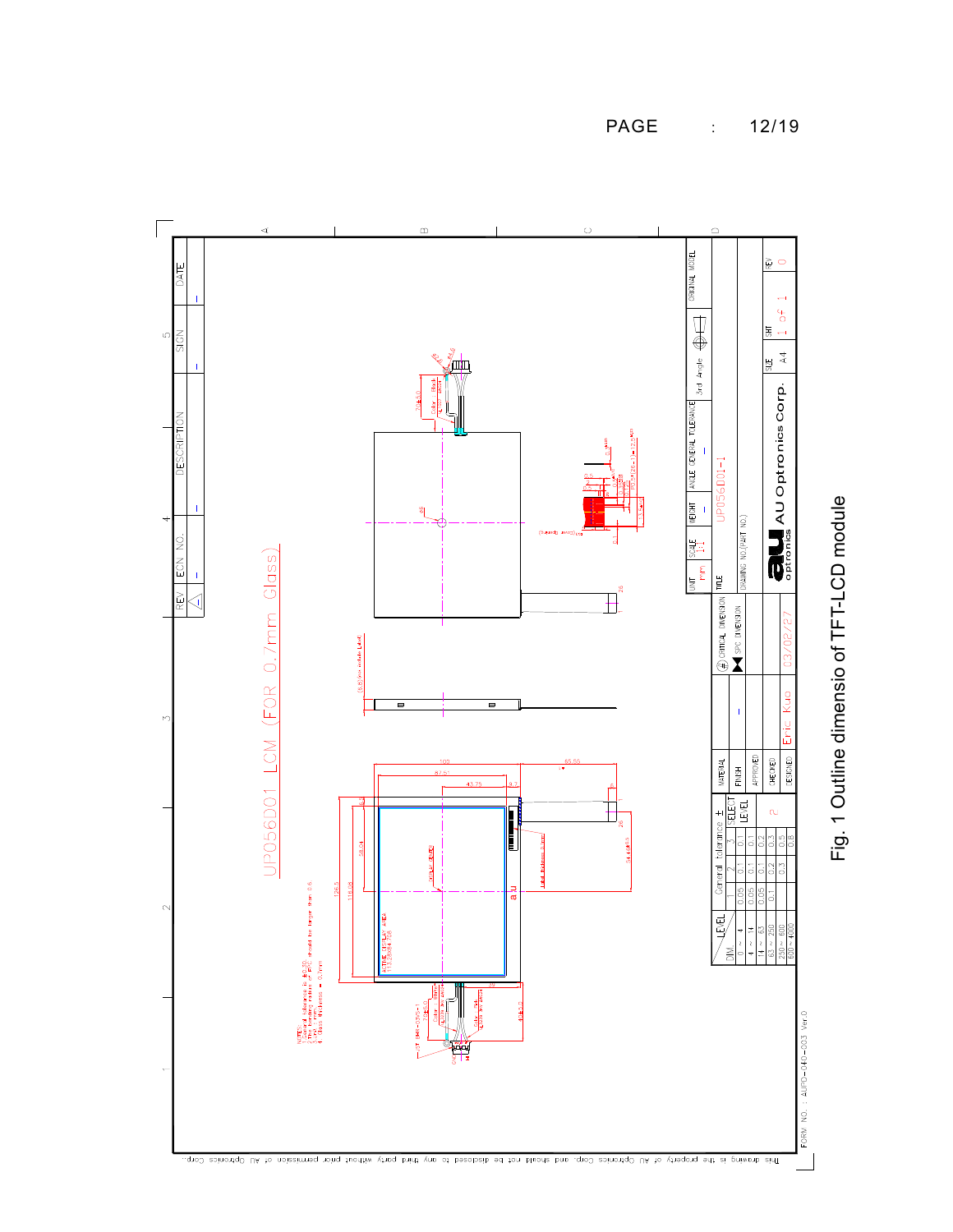ALL RIGHTS STRICTLY RESERVED. ANY PORTION OF THIS PAPER SHALL NOT BE REPRODUCED, COPIED, OR TRANSFORMED TO ANY OTHER FORMS WITHOUT PERMISSION FROM UNIPAC OPTOELECTRONICS CORP.





Fig. 2 <u>(</u> a Ξ plin g clo c k timin g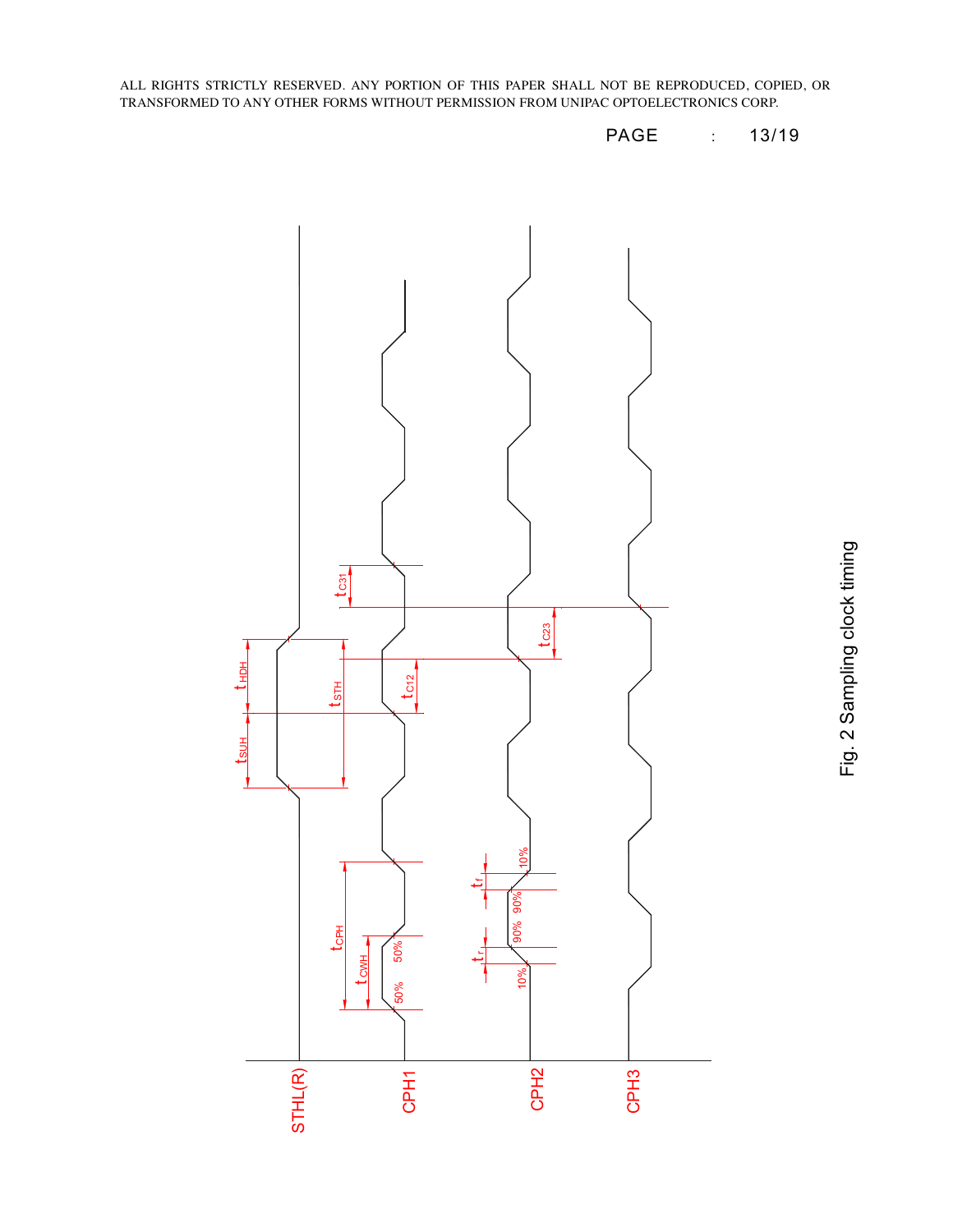ALL RIGHTS STRICTLY RESERVED. ANY PORTION OF THIS PAPER SHALL NOT BE REPRODUCED, COPIED, OR TRANSFORMED TO ANY OTHER FORMS WITHOUT PERMISSION FROM UNIPAC OPTOELECTRONICS CORP.

PAGE : 14/19



ო<br>Eig H oriz o ntal dis pla y timin g ra n ರಾ e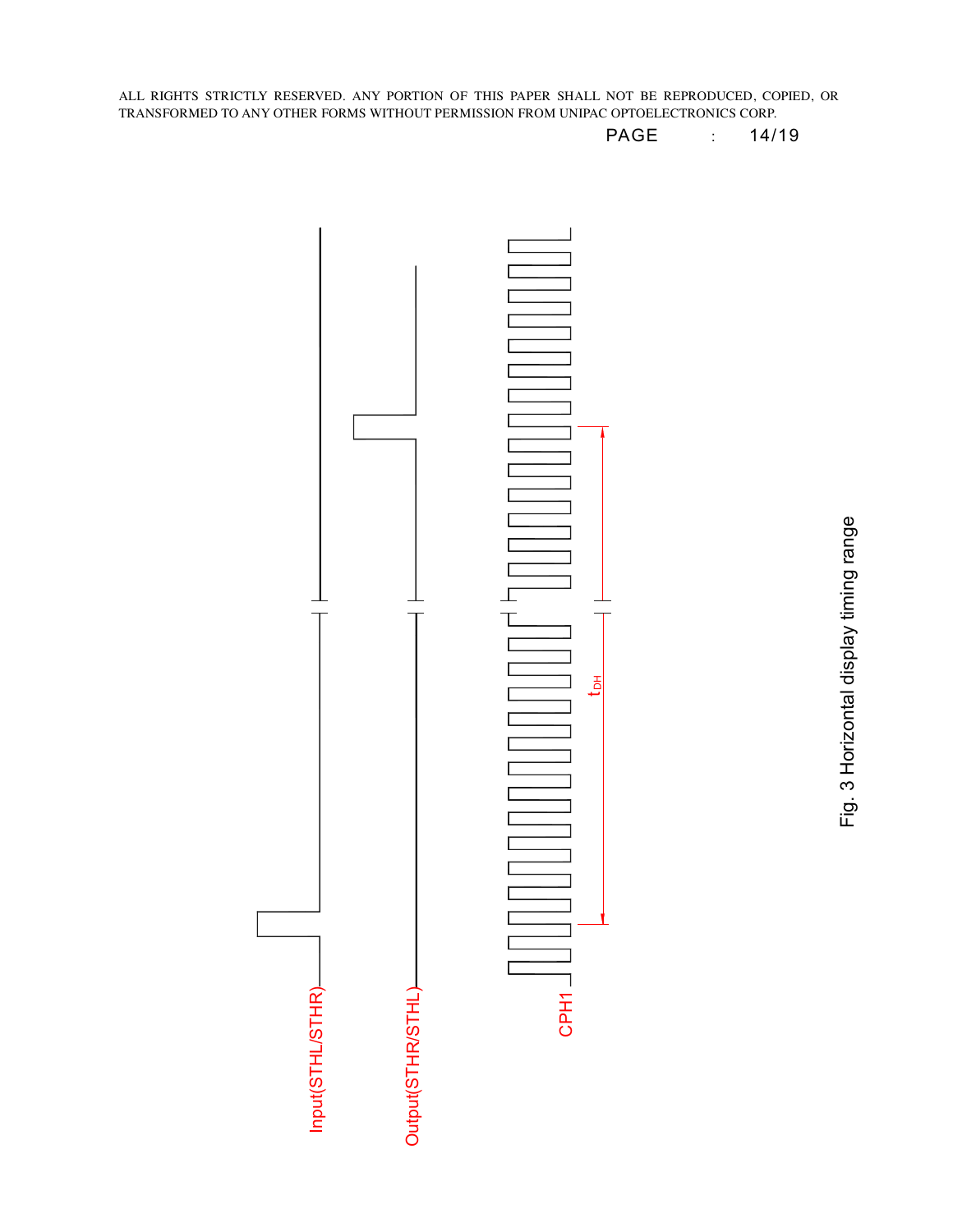PAGE : 15/19 ALL RIGHTS STRICTLY RESERVED. ANY PORTION OF THIS PAPER SHALL NOT BE REPRODUCED, COPIED, OR TRANSFORMED TO ANY OTHER FORMS WITHOUT PERMISSION FROM UNIPAC OPTOELECTRONICS CORP.



Fig.4-(a) H oriz o ntal timin ರಾ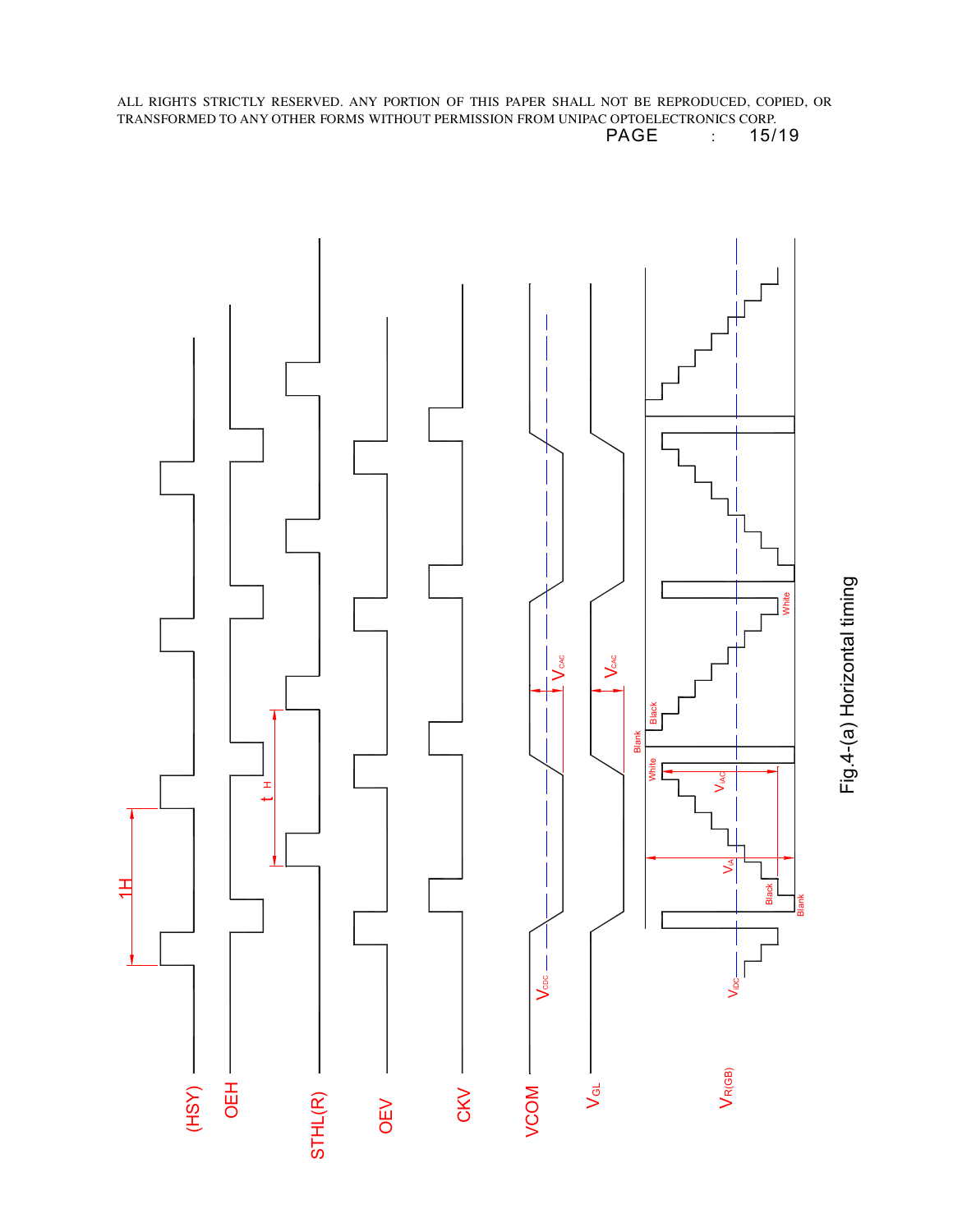PAGE : 16/19 ALL RIGHTS STRICTLY RESERVED. ANY PORTION OF THIS PAPER SHALL NOT BE REPRODUCED, COPIED, OR TRANSFORMED TO ANY OTHER FORMS WITHOUT PERMISSION FROM UNIPAC OPTOELECTRONICS CORP.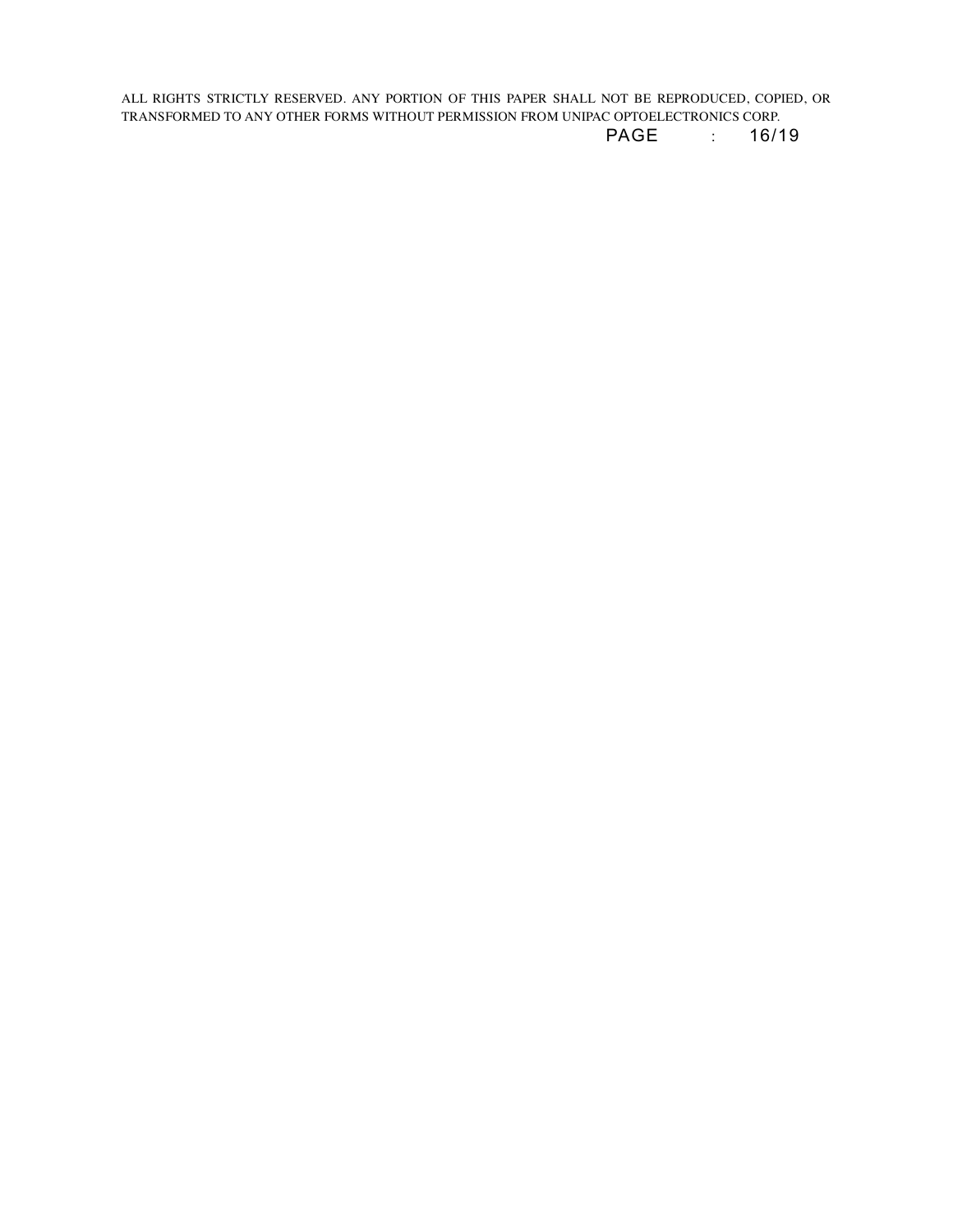

Fig. 4-(b) D etail h oriz o ntal timin

g

ALL RIGHTS STRICTLY RESERVED. ANY PORTION OF THIS PAPER SHALL NOT BE REPRODUCED, COPIED, OR TRANSFORMED TO ANY OTHER FORMS WITHOUT PERMISSION FROM UNIPAC OPTOELECTRONICS CORP.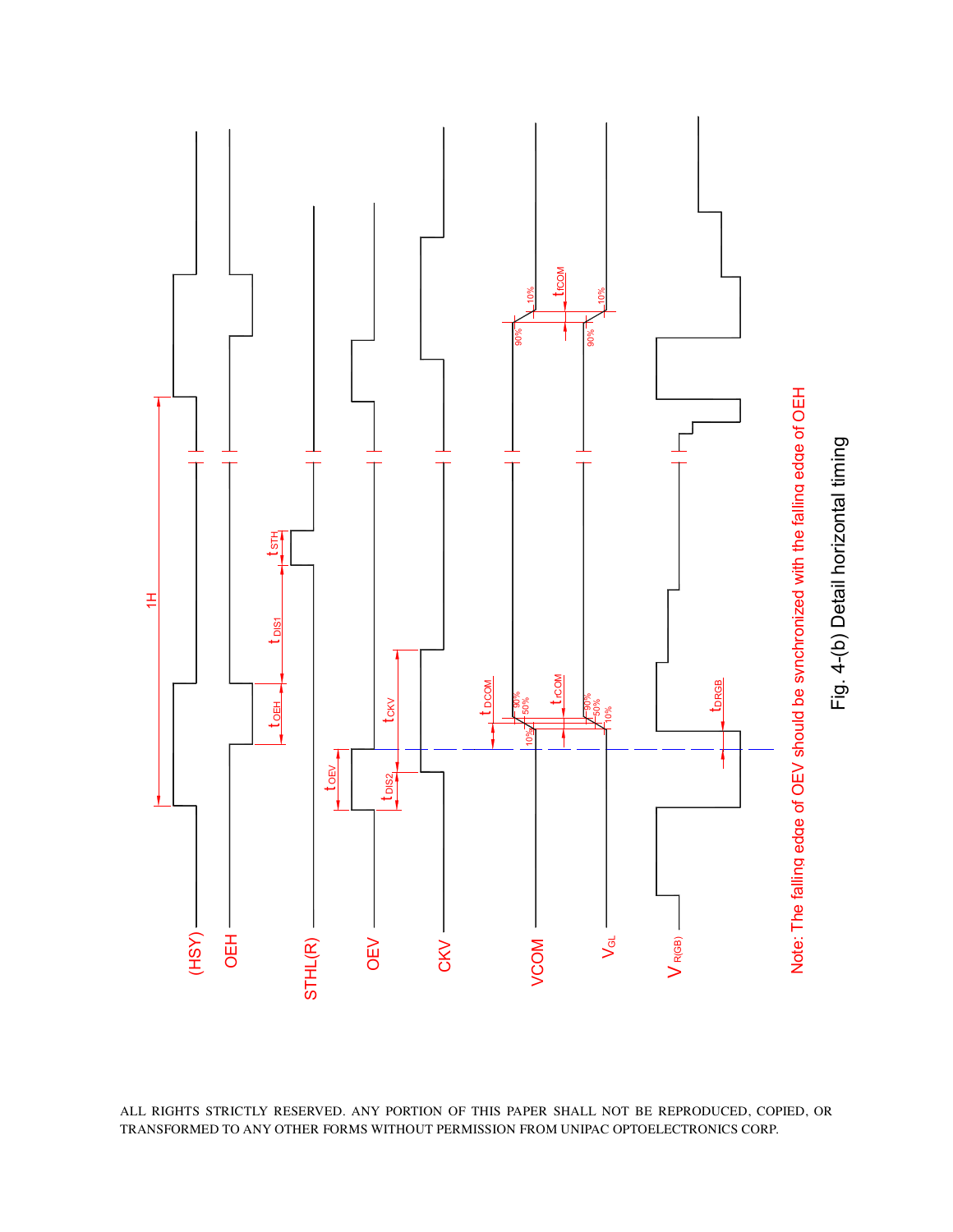

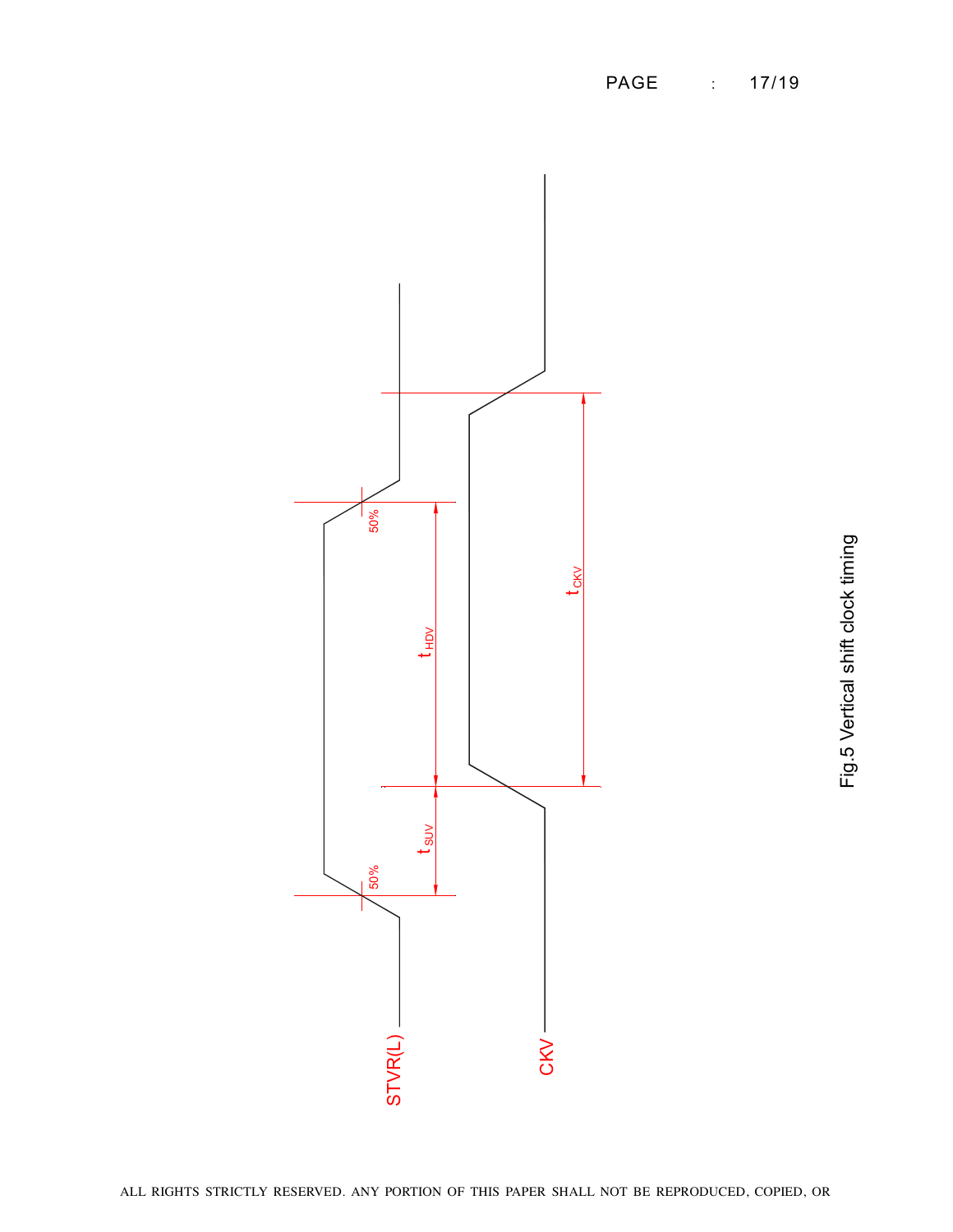

Fig.6-(a) Vertic al timin g (Fro ٤ コ p to ರ o w <u>ମ</u>